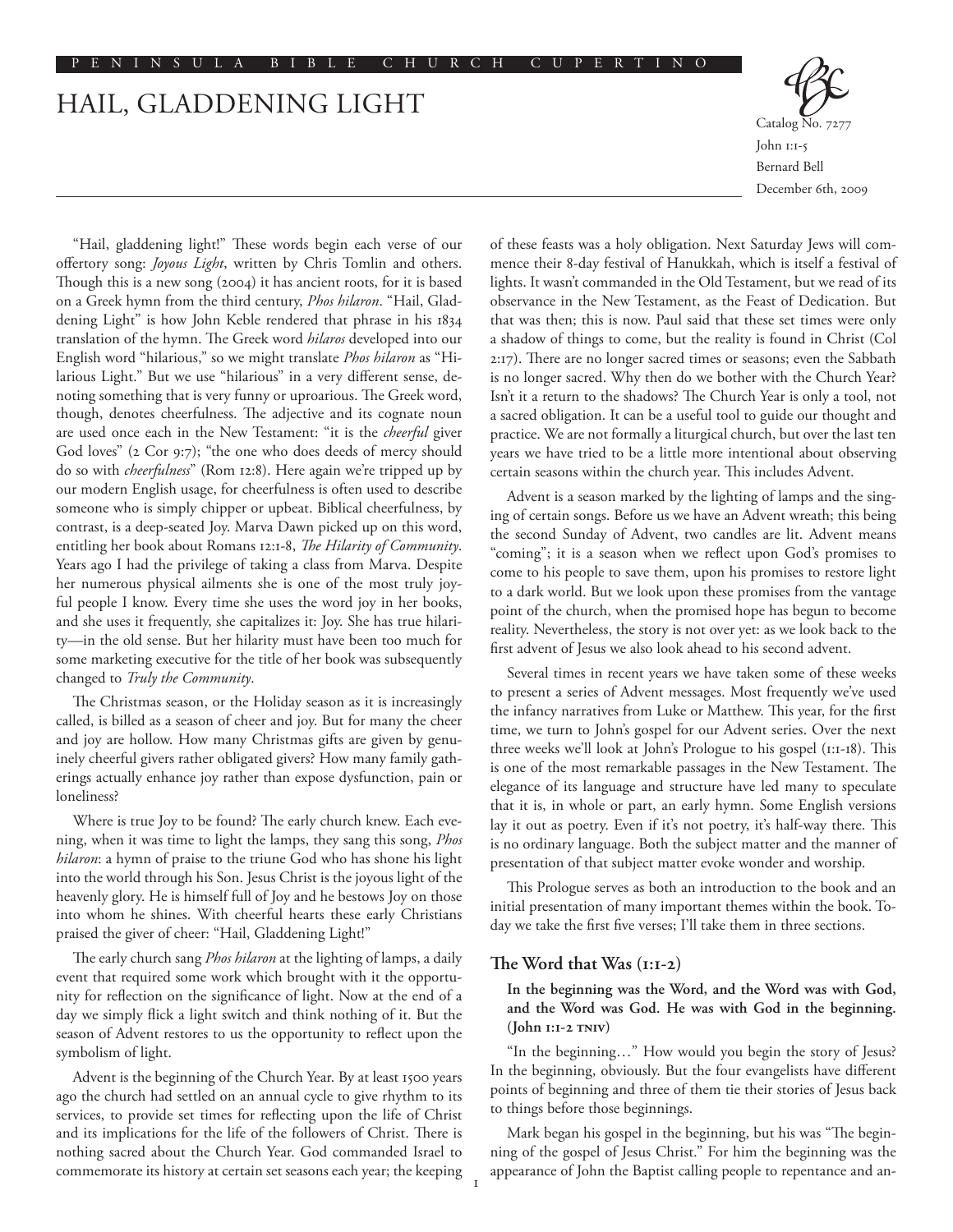nouncing the imminent arrival of one greater than himself, a ministry which he connected to Old Testament prophecy by quoting from Malachi and Isaiah.

Matthew began his narrative thirty years earlier with the conception of Jesus, to which he prefixed a genealogy to connect this Jesus to Israel's history, particularly to Abraham, David and exile.

Luke began his story of Jesus still six months earlier with the conception of John the Baptist. At the point at which Jesus began his ministry he inserted a genealogy to tie this Jesus all the way back to Adam, the son of God.

John outdoes them all, going as far back as it is possible to go. John starts at the *very* beginning, a very good place to start. "In the beginning…" Not only is this the very first phrase in the Bible, it is also the Hebrew title of the first book. So John's readers would immediately jump back to Genesis. "In the beginning God created the heavens and the earth." But John goes back before that beginning, back before God created the cosmos. Four times he uses the little word "was" to tell us what was already there at the beginning: not what came into existence at the beginning, but what was already there. This four-fold word provides a rhythmic beat to these two verses: In the beginning *was* the Word, and the Word *was* with God, and the Word *was* God. This one *was* in the beginning with God.

John's beginning is an absolute beginning, beyond which we cannot probe. But already there at that absolute beginning there was something, or rather someone. In the beginning, already there, was the Word.

What is the Word? We use words to express ourselves; they are instruments of revelation. We use words to actually do things, what linguists and philosophers call speech acts. A few weeks ago I performed a wedding. When I said the words, "I pronounce you husband and wife," they actually became husband and wife! "In the beginning" has taken us back to the Old Testament. "The Word" further anchors us in the Old Testament, where it has a rich history. In Genesis 1, God's word, spoken ten times, created a formed, filled cosmos out of a blank world—an unparalleled series of speech acts. Later God expressed himself to people in the word of the Lord. But these speech acts and these words of revelation are still in the future here "in the beginning." Before there was any formless and void earth shrouded in darkness and sea into which God could speak a word, before there were any people to whom the word of the Lord could come, the Word was already there.

The significance of this Word is clarified in John's next statement: the Word was with God. Again John uses the verb "was." But he doesn't use the regular preposition for "with." He uses one that usually means "to" or "toward." The Word wasn't simply with God, he was in front of him, face-to-face with him. Eugene Peterson tries to capture the sense of this: "the Word present to God, God present to the Word" (*The Message*). God and the Word were in relationship, the one with the other. At the very end of the prologue John is more precise about exactly where this Word is in relationship to God: he is "in the bosom of the Father" (KJV, NASB). Many English versions say "at the Father's side," but that's a bit weak. TNIV has improved the NIV to now read "in closest relationship to the Father." Again Eugene Peterson captures the sense the best: this Word, whom the intervening text reveals as the only-begotten, is "at the very heart of the Father."

John's third statement is even bolder: the Word was God. Not simply that the Word was divine or God-like, but that there was a full equality between the Word and God. And yet the two are distinct for the Word was with God. We're so familiar with this passage that we can be blasé about this. To a Jew of the first century this would have been shocking, unheard-of. The Jews were staunch monotheists, prepared to die rather than compromise this fundamental belief that "the Lord your God, the Lord is one." The early Jewish Christians remained monotheists but realized that the risen, exalted Jesus was fully worthy of praise and worship as God. The Gentiles who came into the church abandoned their polytheism not for another form of polytheism but for monotheism in which both the Father and the Son were worshiped. This worship of Jesus Christ as God is a truly remarkable feature of the early church.

In verse 2 John says nothing new, but drives home his statements of the first verse. "This one," he emphasizes as he points back to his three statements about the Word, "this one was in the beginning with God." John will show in subsequent verses that this eternal presence of the Word to God, is the eternal presence of the Son to the Father, in his bosom, at his very heart.

This is where all joy and gladness start, in the joy and gladness of the Father in the Son and of the Son in the Father. In the gospels we are shown occasional glimpses of this: at Jesus' baptism and later at his transfiguration, a word from heaven pronounced upon Jesus, "This is my beloved son in whom I am well pleased." In John's gospel, Jesus gives us an even closer glimpse, talking of the glory he had with the Father before the world existed (17:5), of the Father's love for him before the foundation of the world (17:24). Repeatedly he talks of his love for the Father and the Father's love for him. This is where it all begins.

In verse 3 John moves on to what happened once the beginning began.

### **The Things that Came to Be (1:3)**

## **Through him all things were made; without him nothing was made that has been made. (1:3)**

John maintains a careful distinction between what was and what came into being. Four times in vv 1-2 he used the word "was" for what was already there at the beginning. Now he uses the verb "came to be" three times to show what came into fresh existence once the beginning got started.

In the beginning God created the heavens and the earth. Genesis 1 shows us that he did so through his word. He spoke and it came to be. He said, "Let it be" and "it was." Not once, not twice, but ten times in Genesis 1 we read, "Then God said." We call this creation by divine fiat, *fiat* being the Latin for "let it be." But that can seem rather remote and soulless: God snapping his fingers and things happen. John shows us that this word is not simply a ten-fold command. Instead this word is the Word, the one already timelessly present with God in the very beginning before time began, the one eternally present at the heart of the Father.

John continues to maintain the distinction between God and the Word, between the Father and the Son. The Word did not create all things, but was the agent through which all things came into being. It was God who created all things, who brought them into being, but he did so through the Word who was with him, equal to him, but distinct from him. John states this first positively then negatively. In both statements he is emphatic: "all things through him came into being, and apart from him came into being not one thing that has come into being."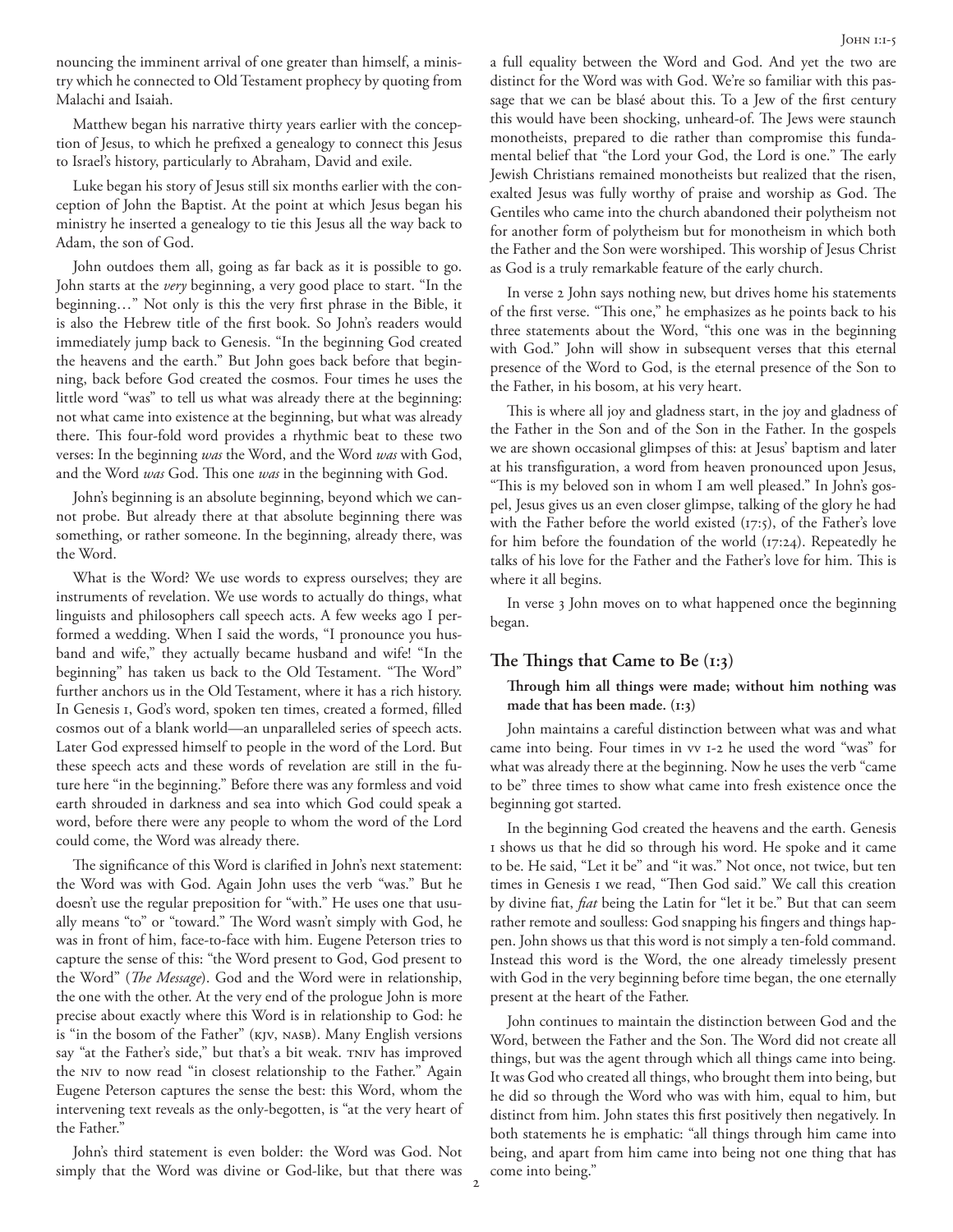#### HAIL, GLADDENING LIGHT

I can't even begin to imagine how this worked. I'm on the side of the "what came to be," and so is every scientist and theologian. Who can say how this worked scientifically? Every scientist who has tried to probe the origins of life is on the side of the "what came to be," unable to penetrate back beyond to the "was." Who can fathom how this worked theologically? Every theologian who has tried to plumb the mystery of the Godhead is on the side of the "what came to be." We bow before this text with humility, in awe of even this little glimpse of God the Father and of the Word, his only-begotten Son.

This fundamental divide that John carefully maintains between what was and what came to be has some important implications.

Firstly, God and his Word, who are together on the side of what was, were fully satisfied in their presence, the one to the other. This loving relationship between Father and Son is the archetypal love; it was already there in the beginning.

Secondly, God created a cosmos, the realm of the "what came to be" not because he had to but because he wanted to. He did so not out of any need, but solely for his good pleasure. His creation of the world is the overflow of the love within the Godhead. He expressed himself through his Word because he delighted to do so. God liked the world he made. It's because he took pleasure in it that he goes to such efforts to redeem it.

Thirdly, God is not codependent or contingent upon the realm of the "what came to be." The success of his work does not depend upon us. The success of his purposes depends upon him. He is faithful and he will do it.

Fourthly, we are on the side of the created not the Creator, of the "what came to be" not the "what was." But we so often get this mixed up. We play at being God, or we think that we have to be God, or we try to get God onto our side, which really amounts to the same thing. If we but remember that we are creatures we will be relieved of a great burden, the burden of being God.

If our thinking does not rest on God but on ourselves, if we forget "In the beginning God," if we have too small a view of God or too high a view of self, then we are placing too great a burden on ourselves, a burden we were not made to carry. It then depends upon us to get God onto our side. Fear God and we will have nothing else to fear. Don't fear God, and we will have everything else to fear. Come to a right belief about God and we'll be relieved of many problems.

### **Life and Light (1:4-5)**

**In him was life, and that life was the light of all people. The light shines in the darkness, and the darkness has not overcome it. (1:4-5)**

In verses 4-5 John adds yet more themes from Genesis 1: life and light and darkness. Before God spoke his first word the earth was a blank slate, formless and empty. Shrouded with darkness and sea it was devoid of light and life. The first of God's ten words was "Let there be light." "And there was light." As simple as that: God spoke and it happened. God spoke light and the darkness had to yield. On the fifth day God said, "Let the water teem with living creatures." And so he created every living creature in the water. Just like that: God spoke and life came to be.

Since God brought all things into existence through the Word, in the Word was both life and light: the light that banished the darkness and the life that filled the cosmos. But John has in mind more than just the physical light and life of Genesis 1. Life and light are favorite themes of his story of Jesus. For both John and Jesus life and light are essentially synonymous. Jesus presented himself as the light and the life: "I am the light of the world" (8:12; 9:5), "I am the bread of life…the living bread" (8:48, 51), "I am the resurrection and the life" (11:25), "I am the way, the truth and the life" (14:6).

The Father and the Son have life in themselves (5:26). All the rest of us, being on the side of the "what came to be" do not; we have life from God. But because the Son has life he is able to give it to those who come to him (5:40). God gave us life physically through his Son, and he gives us new life spiritually if we but come to his Son.

Opposed to the life and the light is darkness, another frequent theme of John. Darkness is the realm of death. There may be physical life, but because those who live in darkness live in rejection of God the source of true light, they have rejected true life. In the beginning God shone light into darkness. In the incarnation he has done so again.

The darkness tried to grasp hold of this light, tried to master it. The mastery it sought was not that of understanding the Light, but that of bringing it under its supremacy. In the short term it seemed as though the darkness did just that. At the cross the world showed that it would rather continue to live in darkness. Jew and Roman joined together to put out the true light. But God would not allow his light to be put out. He could have withdrawn that snuffed out light back to the realm of eternal day. He did withdraw his light to the realm of endless day, but only after raising him back to life. And then, having returned the light to endless day, he sent his Spirit to shine that light into a world that continued to prefer to live in darkness. And so,

# **God, who said, "Let light shine out of darkness," made his light shine in our hearts to give us the light of the knowledge of God's glory displayed in the face of Christ. (2 Cor 4:6)**

Where are true joy and gladness to be found? Only in him who is the light and the life. We will never find the light and the life until we first accept that we have been living in darkness. So radical is the transformation that God makes when he speaks his life-giving word into us that it can only be described as the transition from darkness to light, from death to life. Is this how we understand our own Christian lives: that we have passed from darkness to light, from death to life?

God sent his Son not simply to make our lives happy, to give us health, wealth and prosperity. He shone his Son into a world of darkness, not to give people just another option among many, but to give people an alternative to the darkness. As John portrays it, there are only two realms: the realm of darkness and the realm of light. God, who in the beginning spoke light into darkness, now speaks light into our darkness.

# **The Gladdening Light**

At the heart of all joy and gladness is the joy and gladness of the Father in the beloved Son who is at his very heart. God does not keep that love to himself. He expresses it. That's what a word is for. He expressed it first in creation. He expressed it again in the incarnation. And he expresses it now through his Spirit who shines light into our darkness, life into our death. John ends his prologue by saying that the only begotten Son, who is in the Father's bosom, has exegeted the Father, has expressed and revealed the Father. That's what a Word is for.